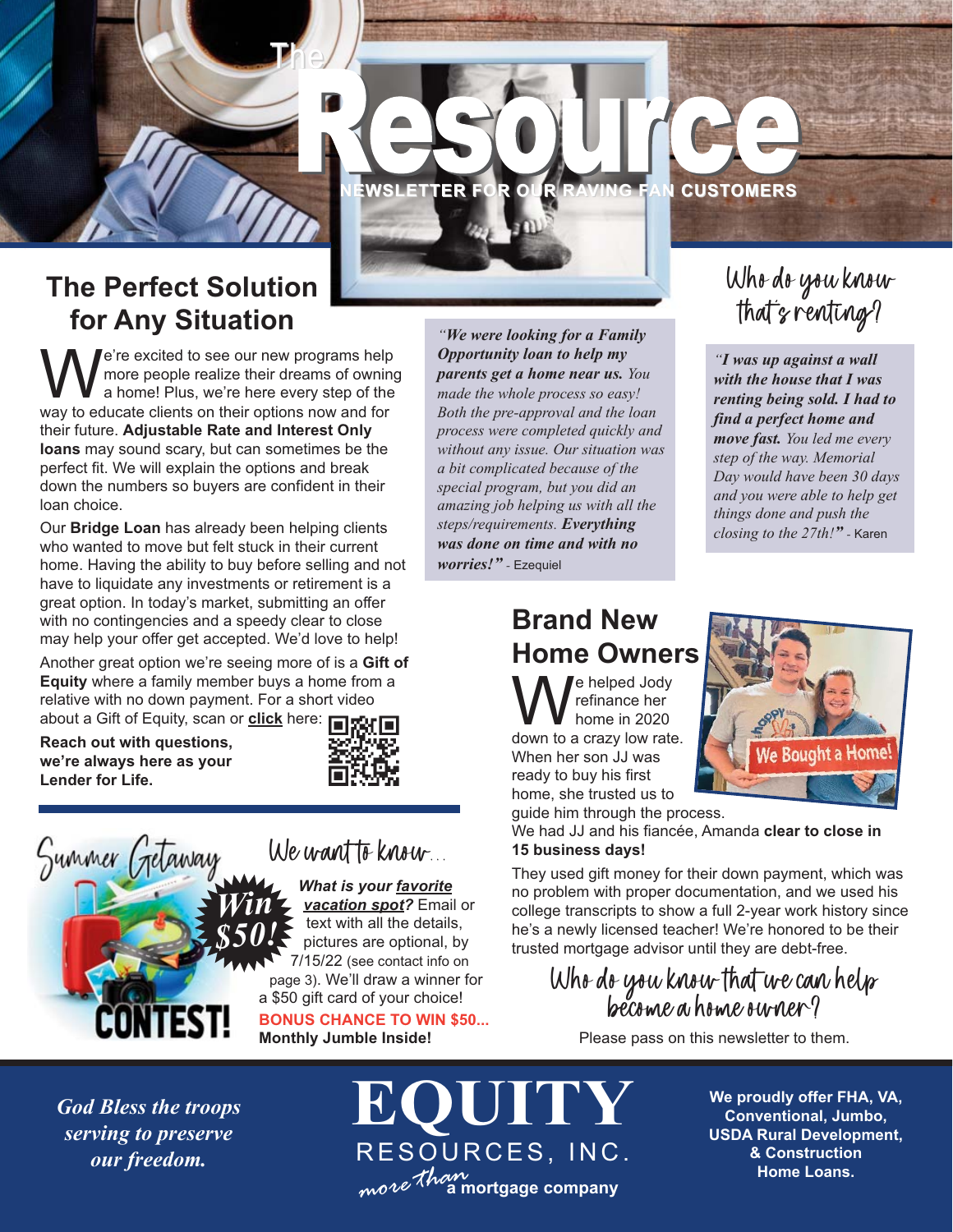

### **Bread Bag Clips**

The plastic tag or metal tie on your bread bag tell you which day of the week it was baked so

you can determine freshness. The codes are, Monday: blue, Tuesday: green, Thursday: red, Friday: white and Saturday: yellow (the colors go in alphabetical order). Here are a few uses for the plastic tags:

Clip on the top of a page and use as a bookmark.

Label computer, monitor and other electrical cords so you know what you're unplugging.

Stick under tape to mark the end of the roll.

Secure strands of twinkle lights to tree branches.

Use as markers in your herb or flower garden to label plant names.

Wine glass charms—put your guests' initials on them and clip on to glass stems to tell them apart.

Label spare keys so you know what they unlock.

Hold broken flip-flops in place from the bottom.

Keep rubber bands organized in a drawer.

Clip hair ties together.

|                                                                        | ഩ                    | SOURCE: www.usps.com |
|------------------------------------------------------------------------|----------------------|----------------------|
|                                                                        |                      |                      |
| The proposed Mailing Services price changes include:<br><b>Product</b> | <b>Current Price</b> | <b>Planned Price</b> |
| Letter $(1 \text{ oz.})$                                               | 58 cents             | 60 cents             |
| Metered Letter (1 oz.)                                                 | 53 cents             | 57 cents             |
| Letters additional ounce(s)                                            | 20 cents             | 24 cents             |
| <b>Domestic Postcards</b>                                              | 40 cents             | 44 cents             |

# **June is** Fresh Fruit & Vegetables Month

Line your crisper drawer with paper towels to absorb excess moisture and keep produce fresher longer. Check them every few days and replace when damp. They also catch juices and plant debris which keeps your drawer cleaner. Win-win.

#### **From Your First Home to Your Forever Home.**

We Want to be Your Lender for Life.



#### **Another Referral Closed!**

We helped **Jill and Dustin** buy a home in 2016 and then lowered their rate with a refinance in 2020. They decided to sell this year, and when their **buyer Jessica** was having trouble with her lender, they came to us to see if

we could help. *We closed the loan in 14 business days!* Jessica was able to keep her kids in the same school district and she now has a home to raise both her kids in and a few chickens… Everyone was thrilled.

Who do you know that we can help?

# **Household Hacks**

- $\blacktriangleright$  Wash metal floor vents in the dishwasher to remove dust and grime. Use the shortest, coolest cycle and don't add soap. If the paint is chipping, hand wash instead. Dry the vents thoroughly before putting them back in place.
- $\triangleright$  Fold the open end of frozen vegetables or fruits closed and then use a binder clip to hang them from the wire rack in the freezer. This frees up space and helps you easily see what you need to re-stock.
- $\blacktriangleright$  Use a pot lid rack to organize clutches, wallets, and small purses in your closet.
- $\triangleright$  To keep from throwing away fresh herbs, chop them up, put them in an ice cube tray with olive oil and freeze. Use as needed.
- $\triangleright$  Repurpose an unused drink dispenser with a spigot as a laundry soap dispenser. Fill it with liquid detergent for easier and cleaner dispensing.
- $\triangleright$  Before you hammer a nail into a plaster wall, apply a small piece of masking tape or painter's tape over the area. This gives the surrounding plaster extra support and minimizes flaking and cracking.
- $\triangleright$  Attach a small magnet to the end of the handle on your hammer with super glue to hold nails.
- $\triangleright$  To keep a door from closing, tie a rubber band from one doorknob to the other, depressing the latch in between.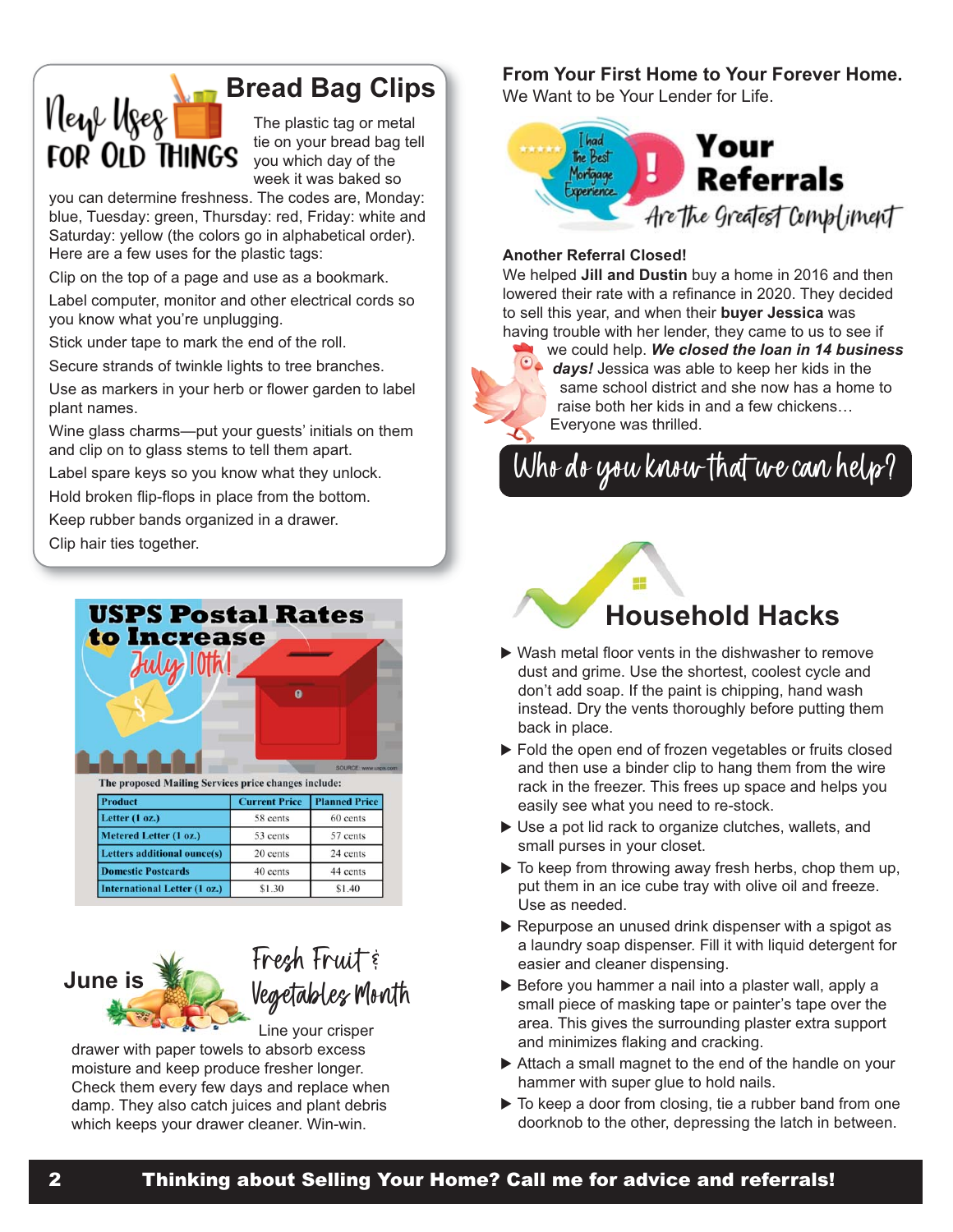"*Absolutely amazing to work with.... always willing to answer questions and always prompt at getting back to me. When my husband and I were looking at homes and making offers in this very fast paced housing market, you were willing to run numbers quickly for us. After finding some challenges with title to the home we were purchasing, you were right there making sure our best interest was at the forefront when it came to our loan and getting to the closing table in a timely manner. You went above and beyond.*" - Shannon





Unscramble the letters to find words related to travel. Email or text a picture of your answers *by 7/1/22* and we'll enter you in a drawing for a **\$50 gift card of your choice**!

- 1. TSAUISEC **with a set of the set of the set of the set of the set of the set of the set of the set of the set of the set of the set of the set of the set of the set of the set of the set of the set of the set of the set**
- 2. TREDVNUAE \_\_\_\_\_\_\_\_\_\_\_\_\_\_\_\_\_\_\_\_
- 3. SEGINGHISET
- 4. NUCEIIS \_\_\_\_\_\_\_\_\_\_\_\_\_\_\_\_\_\_\_\_
- 5. VRLYAOE \_\_\_\_\_\_\_\_\_\_\_\_\_\_\_\_\_\_\_\_\_\_\_\_
- 6. VNSRIOUE \_\_\_\_\_\_\_\_\_\_\_\_\_\_\_\_\_\_\_\_\_\_\_
- 7. SPTRSPAO\_\_\_\_\_\_\_\_\_\_\_\_\_\_\_\_\_\_\_\_
- 8. TSROIUT
- 9. ROTU EIDGU\_\_\_\_\_\_\_\_\_\_\_\_\_\_\_\_\_\_\_\_

10. TKIETC \_\_\_\_\_\_\_\_\_\_\_\_\_\_\_\_\_\_\_\_

**Entry From:**

#### Congrats to Barbara Schlicher, our May Drawing Winner!

\_\_\_\_\_\_\_\_\_\_\_\_\_\_\_\_\_\_\_\_\_\_ \_\_\_\_\_\_\_\_\_\_\_\_\_\_\_\_\_\_\_\_\_\_

**Last Month's Burger Toppings Jumble Answers:** Broccoli, Nutella, Jalapenos, Potato Chips, Fried Egg, Pineapple, Avocado, Hummus, Coleslaw, Chili.

#### Travel Tidbit

*Win*

*\$50!*

A Boeing 747 can hold 48,400-57,285 gallons of jet fuel (depending on the model) and burns about 5 gallons of fuel per mile. You thought *your* fill-up was expensive!

# Rates are Rising!



*Don't Miss Your Chance to Save... Call to Refinance!*

*Phone* **1-800-270-7082** *Email* **Info@CallEquity.com** *FREE Savings Analysis!* **www.CallEquity.com**

25.5 S Park Place \* Newark, OH 43055





Enter **https://callequity.page.link/igFo** on your Smartphone to download my new Mortgage Calculator app!

### **Amazing Cucumber Uses**

Swap cucumbers in place of a caffeinated soda for carbs plus B vitamins that will provide a **quick pick-me-up** to get you through an afternoon slump.

Place a few cucumber slices in a pie tin in your garden to **keep grubs and slugs out**. Chemicals in the cucumber react with the aluminum to give off a scent undetectable to humans that pests detest.

To **avoid a hangover or headache**, eat a few cucumber slices before going to bed. They contain sugar, B vitamins and electrolytes to replenish essential nutrients.

Cut up a cucumber and place it in a boiling pot of water to create a **soothing spa steam** to reduce stress.

A slice of cucumber pressed to the roof of your mouth with your tongue for 30 seconds will **eliminate bad breath**.

Rub a slice of cucumber on stainless steel to add shine and **remove tarnish**.

Cucumbers are a **cool summer treat,** great for a water infusion, cocktails and this Cucumber Ice Cream Sorbet!

#### **You'll need:**

3 large cucumbers 3 bananas

½ cup powdered sugar ½ cup lemon juice

Blend all ingredients in a food processor until smooth; transfer to a container and freeze at least 3 hours. Enjoy!